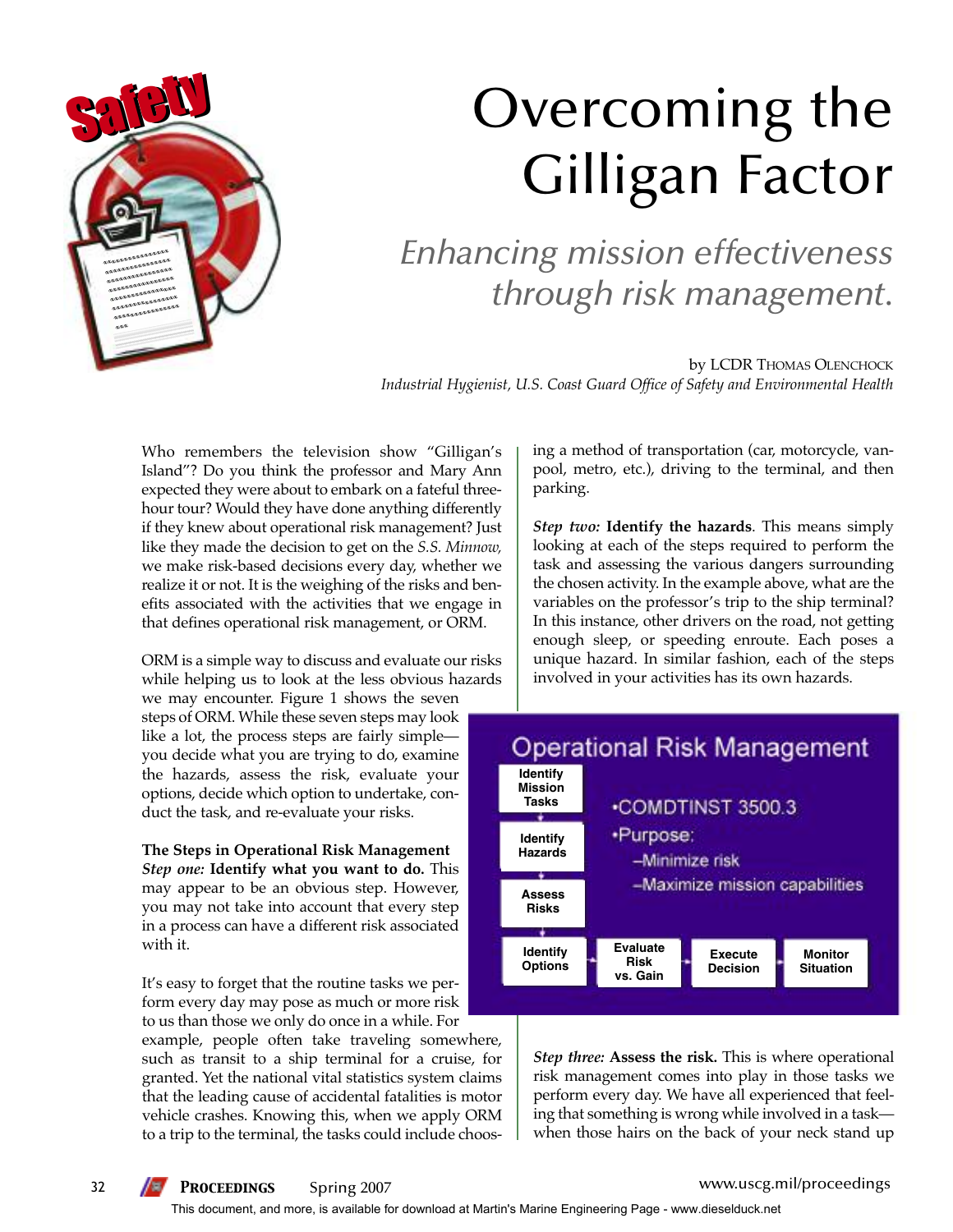and doubt enters your mind. The bigger problem is that many times we lack the tools to identify how bad the hazard truly is. Operational risk management gives us those tools. It provides us with ways to model hazards and risks, and to give them a tangible numerical value. A couple of these tools will be discussed later, but for now, understand that everything has a risk—some are acceptable and others are not.

*Step four:* **Identify your options.** This allows you to consider less hazardous steps to make your entire process safer. This also gives you the ability to tailor your tasks to minimize those specific risks identified, using the tools. If you looked at your commute and realized the most hazardous part of your commute was driving without sufficient rest, you might consider the options of public transportation or getting a full eight hours of sleep before driving. Each option not only reduces the risk of you falling asleep while driving, but also increases the likelihood of you completing your goal of getting to the dock on time.

*Step five:* **Weigh the risks against the benefits.** In the real world we don't get to eliminate every hazard. There will always be a job that requires us to do something that is dangerous, like entering a confined space, sailing a boat, painting, sand blasting, or even driving to work.

This is where you need to make a conscious effort to decide: "I know the risks. I have tried to reduce them. So do I really need to do this?" The point is, here you can make an informed decision and no longer rely on that "gut feeling" to warn you that something is wrong.

*Step six:* **Perform the task.** Without action (or a conscious decision not to act), the rest of the process is an exercise in futility. In this manner, the process will fail as quickly as that latest fad diet. If you do decide to go another way, or change your criteria, it is simple to review your risk assessments and then continue the process. The flexibility allowed by risk management easily and rapidly adjusts to all changes.

*Step seven:* **Monitor the situation.** It's been said, "The best-laid plans of mice and men often go awry." This statement is often true when dealing with realtime operations, where the variables are constantly changing. Maybe this is what happened when that "tiny ship was tossed," or maybe it was poor planning.

We will never know for sure, but at least we can explore the possibilities through the operational risk management process. Without continual monitoring of our processes and continually re-evaluating the risks, we may find our best-laid plans truly have gone awry and we now face a more challenging risk than expected.

This final step turns a process into a system. It is no longer a one-time evolution that allows you to check a box to say you did it. It is a feedback system, one that must continually be revisited throughout the entire activity, especially when circumstances change.

#### **The Green, Amber, Red Model**

So how did the crew of the *S.S. Minnow* get stuck on that remote island? Well, let's see if applying the ORM model of green, amber, red (GAR) would have suggested they reconsider their decision to sail that day.

The GAR model (Figure 2) has six inputs that are equally weighted to evaluate risk. These factors are:

- **·** supervision,
- **·** planning,
- **·** crew selection,
- **·** crew fitness,
- **·** environment,
- **·** event complexity.

Each of these categories is scored on a scale of 1 to 10, with "10" being a high risk.

#### **Analyzing the "Gilligan Factor"**

*Supervision:* In this case, the skipper was providing the supervision on the *S.S. Minnow.* I think we can all agree that he was not a substantial source of risk and could be scored low—let's call it a "1."

*Planning:* I would say it is reasonable to assume it is a trip they had made several times before, and would score it around a "2."

*Crew selection:* This is where we can factor in Gilligan. Here I would have to say that the "little buddy" is a walking risk and I would score him around a "7."

Even in just these first three categories you may be saying that you disagree with me. That's great! There's another program in the Coast Guard called team coordination training (TCT), which discusses ways to implement risk management principles in daily operations. Two of the issues it teaches are effective communication and assertiveness. When

*continued on page 35*

### www.uscg.mil/proceedings **PROCEEDINGS** Spring 2007 33

This document, and more, is available for download at Martin's Marine Engineering Page - www.dieselduck.net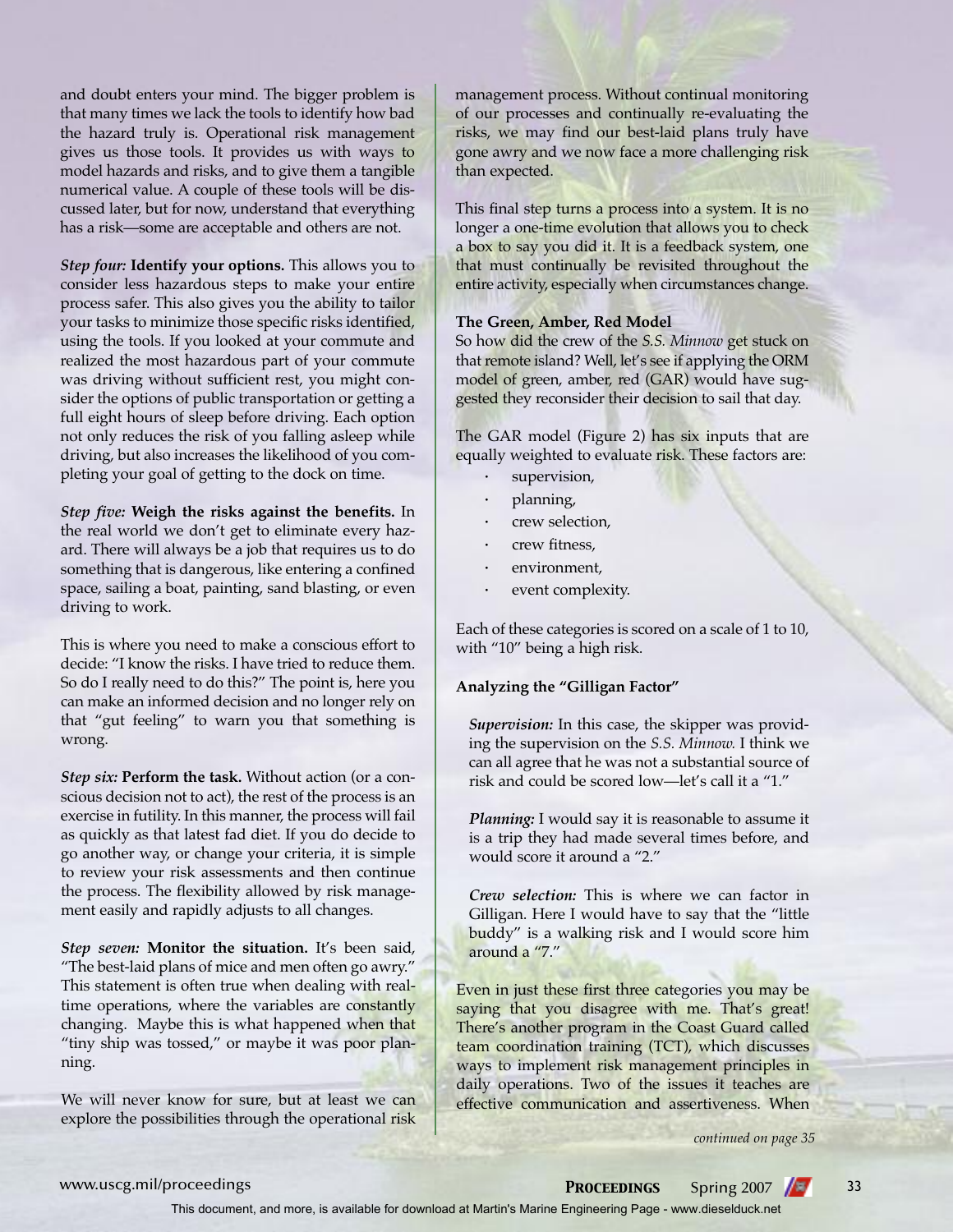## **GAR Evaluation Scale**



*To compute the total level of risk for the six elements (supervision, planning, crew selection, crew fitness, environment, and event complexity), assign a risk code of 0 (for no risk) through 10 (for maximum risk) to each element. This is your personal estimate of the risk. Add the risk scores to come up with a total risk score.* 

Figure 2: The GAR model can address more general risk concerns, which involve planning operations, or reassessing risks as we reach milestones within our plans.

#### **Severity (S)** \_\_\_\_\_\_\_\_\_\_\_\_\_\_

Describes potential loss or consequences of a mishap (i.e. extent of injury, illness, equip. damage, mission degradation).

- $0 = No$  potential for loss
- $1 = S$ light
- $2 =$ Minimal
- $3 =$  Significant
- $4 =$ Major
- 5 = Catastrophic

#### Probability (P) \_

Likelihood that consequences will occur.

- $0 =$  Impossible
- $1 =$  Remote under any conditions
- $2 =$  Unlikely under normal conditions
- $3 =$  About 50-50
- $4 =$  Greater than 50%
- 5 = Very likely to happen

#### Exposure (E) \_

Amount of time, number of people involved, number of repetitions.

- $0 = No$  exposure
- $1 =$  Below average
- $2 = Average$
- 3 = Above Average
- $4 =$  Great

| <b>Specific Hazard:</b><br>$Risk = S \times P \times E =$ |                   |                             |  |  |
|-----------------------------------------------------------|-------------------|-----------------------------|--|--|
| Values                                                    | <b>Risk Level</b> | Action                      |  |  |
| 80-100                                                    | Very High         | Discontinue,<br><u>Stop</u> |  |  |
| 60-79                                                     | High              | Immediate<br>Correction     |  |  |
| 40-59                                                     | Substantial       | Correction<br>Required      |  |  |
| 20-39                                                     | Possible          | Attention<br>Needed         |  |  |
| $1 - 19$                                                  | Slight            | Possibly<br>Acceptable      |  |  |
|                                                           | None              | None                        |  |  |

Figure 3: The SPE model can address specific hazards, such as those involved in launching or recovering a small boat or the meeting of two vessels in a congested waterway.

This document, and more, is available for download at Martin's Marine Engineering Page - www.dieselduck.net